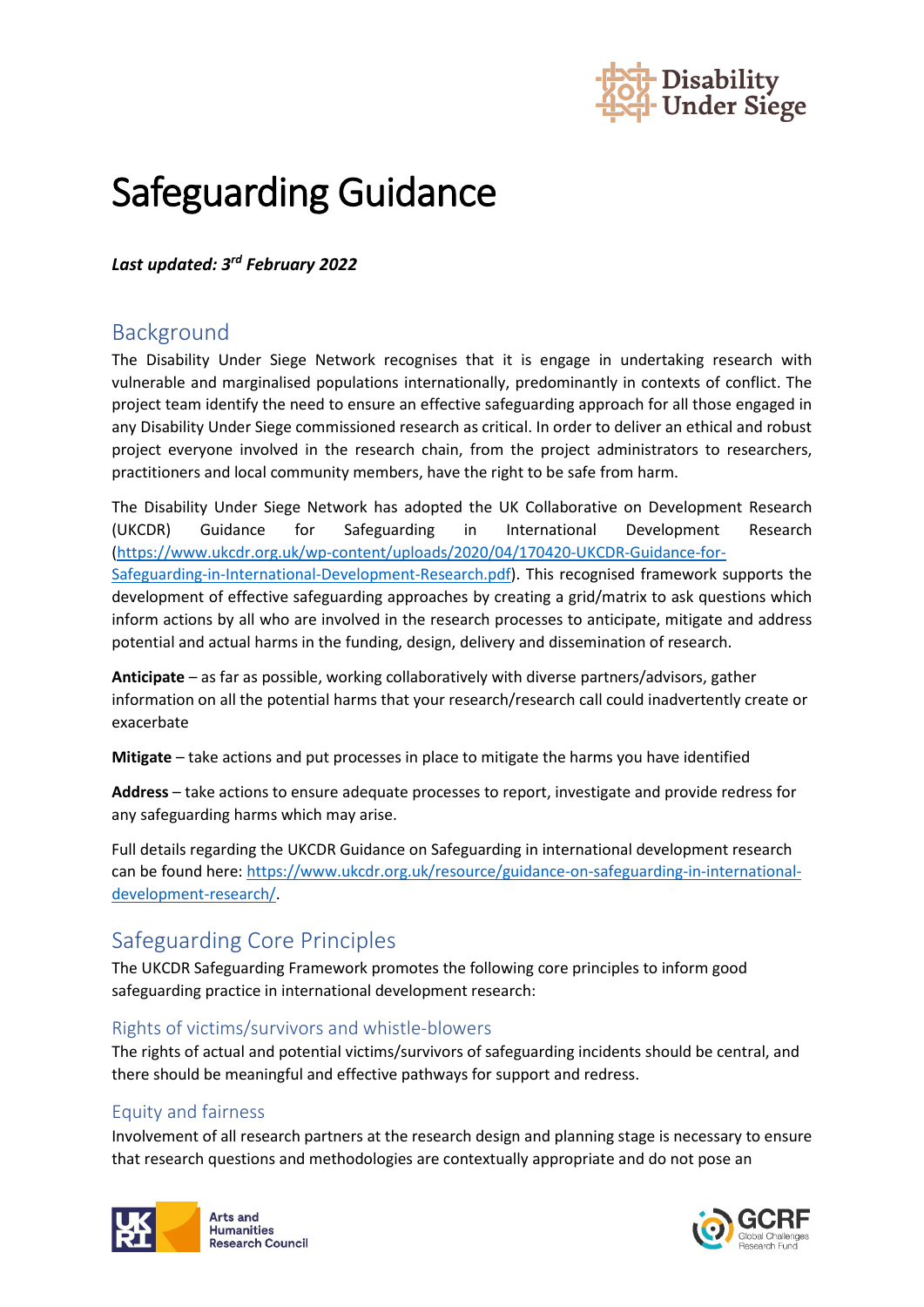

unacceptable risk of harm to researchers, participants or communities. Responsibilities and rewards in the research process should also be clearly identified and fairly shared.

#### **Transparency**

Transparent practice, policy and procedures for safeguarding form a touchstone characteristic of good practice. Transparency requires clear and public safeguarding commitments and policies, as well as openness about incidents or breaches and the measures taken to address them, while upholding confidentiality to avoid secondary trauma or harm.

#### Accountability and good governance

Accountability is a significant feature of approaches to address and prevent harm and underpins good governance in the research process. In order for accountability to be proportionate and realistic, the expectations of all actors/partners in the research process must also reflect the distribution of legal responsibility, power and resources, as well as recognition of realities on the ground in often challenging contexts.

## Key Questions for Principle Investigator and Research Team

To explore the challenges likely to arise during research projects and to inform the development of appropriate plans and mitigating actions to reduce those risks the UKCDR Safeguarding Guidance provides a series of questions for researchers to ask during the planning stage. In the course of designing any research project we strongly advise that the research lead undertake a planning exercise that asks the following questions of the activities they are proposing.

## Rights of victims/survivors and whistleblowers

- What information do I have on the potential harms this research can address or exacerbate for researchers, participants and wider communities?
- How am I considering the rights of the wider community (of interest or geography) in relation to this research?
- How am I building the rights of potential or actual victims/ survivors of safeguarding incidents into the research design, including questions and methodology, to ensure respect, dignity and safety?
- How am I ensuring that access to community-based complaint mechanisms to raise safeguarding concerns are built into the programme design, and are discussed and explained with participants?
- If researching 'victim/survivor' groups, how am I led by their own definitions of safety and vulnerability?
- To what extent am I willing to modify or even cancel planned research if potential harm to researchers, participants or communities is too great?

#### Equity and fairness

- How am I ensuring that this research is collaborative rather than extractive in nature? e.g. how am I involving local stakeholders?
- How and at what stage am I involving potential partners in the formulation of research agendas and questions?
- How and at what stage am I involving partners in the formulation of bids and budgets?